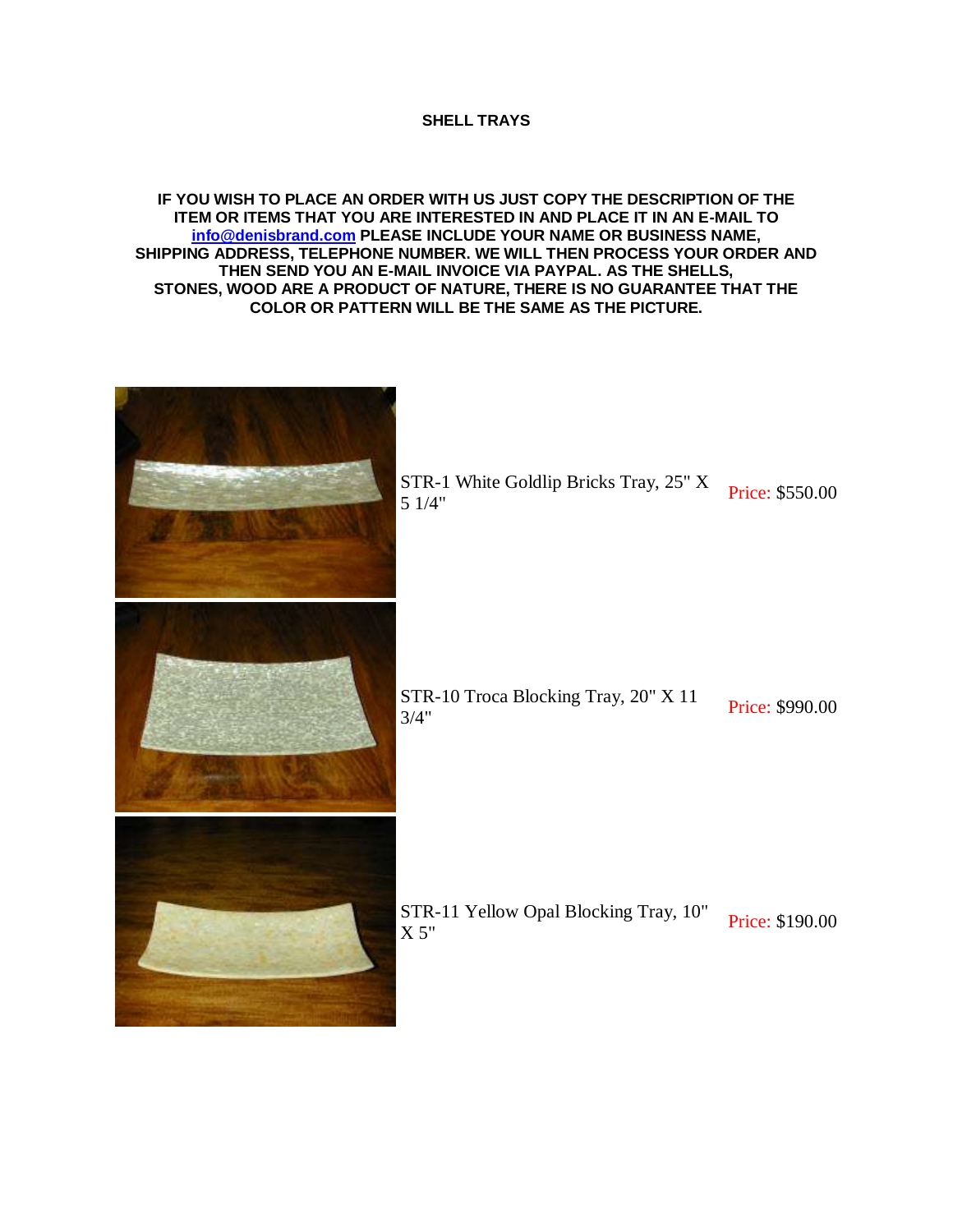

STR-12 Abalone Blocking Tray, 10" X 5" Price: \$190.00

STR-13 Redlips Blocking Tray, 10" X 5" Price: \$316.00

STR-14 Green Satin Blocking Tray, 9" X<br>4"

STR-15 Goldlip Cracking Tray, 8" X 4" Price: \$134.00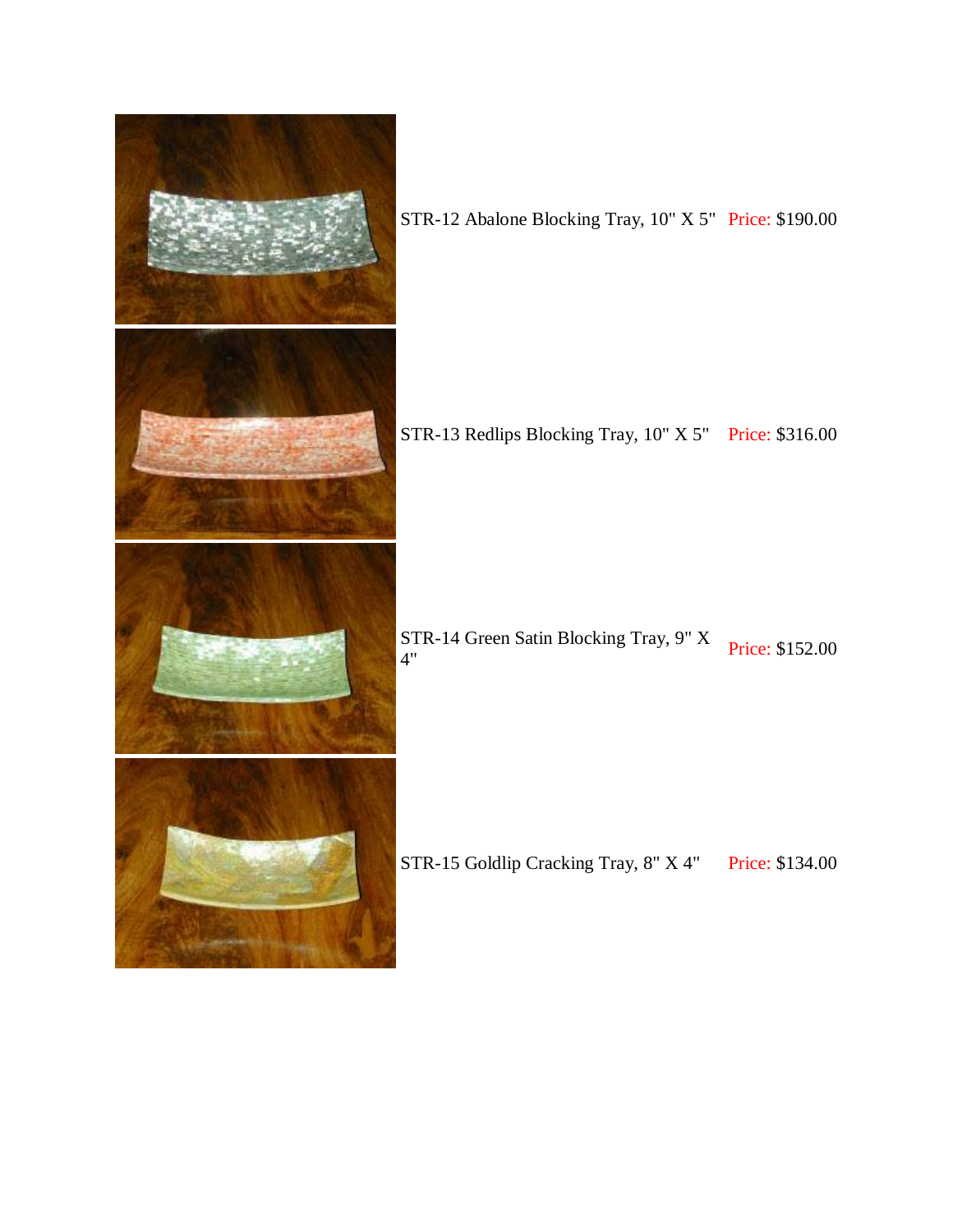

STR-16 Lapis Blue Satin Blocking Tray, Price: \$316.00<br>15" X 5"

STR-17 Abalone Cracking Tray, 4" X 4" Price: \$68.00

STR-18 White Goldlip, Bricks Tray, 9" X<br>4"

STR-19 Blacklip Cracking Tray, 9" X 4" Price: \$152.00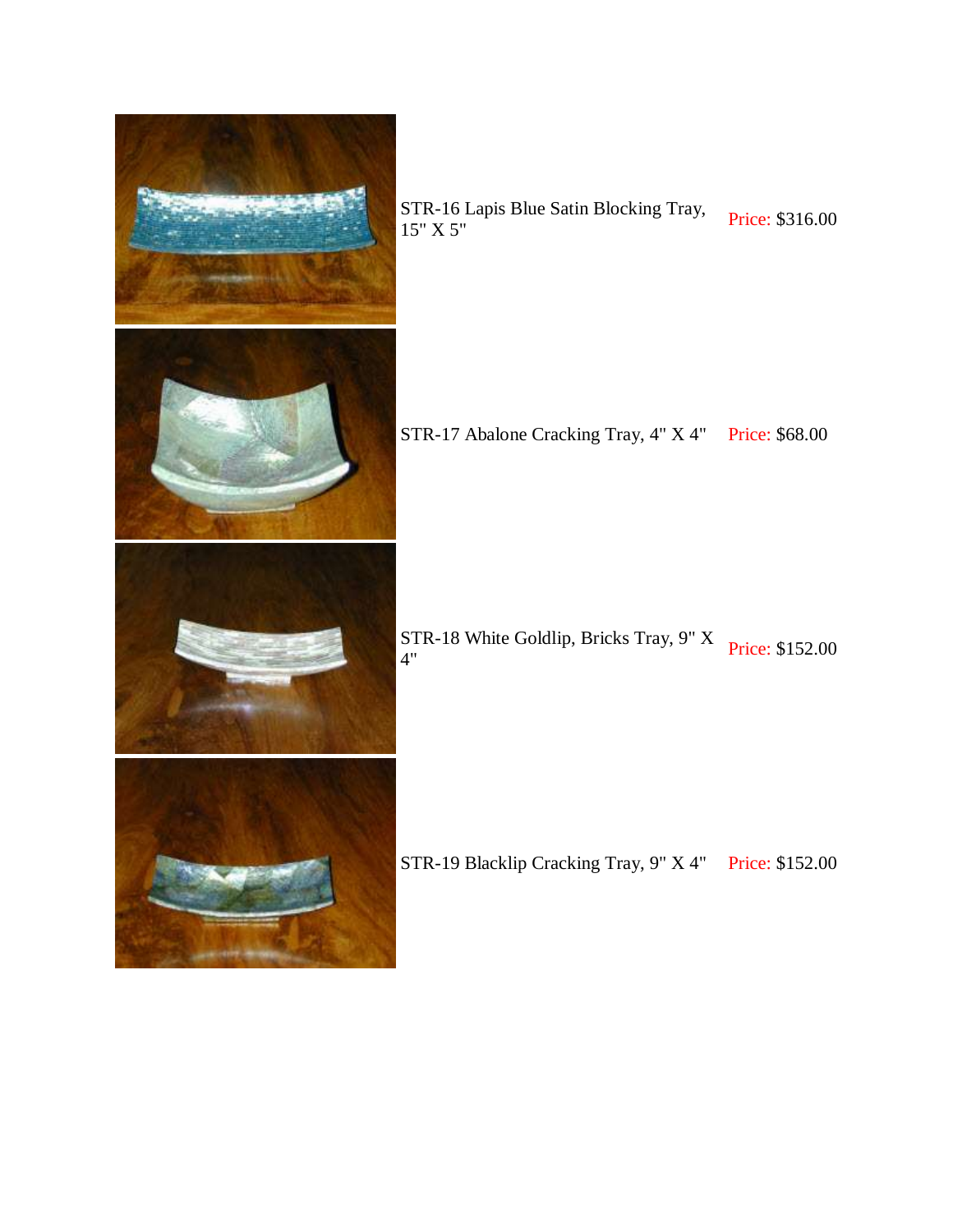

STR-2 Green Goldlip Bricks Tray, 25" X<br>5 1/4"

STR-20 Abalone Cracking Tray, 9" X 4" Price: \$152.00

STR-21 Violet Oyster Cracking Tray, 9" X Price: \$152.00<br>4"

STR-22 Troca/Pen Shell Checkers Tray,<br>
12" X 12"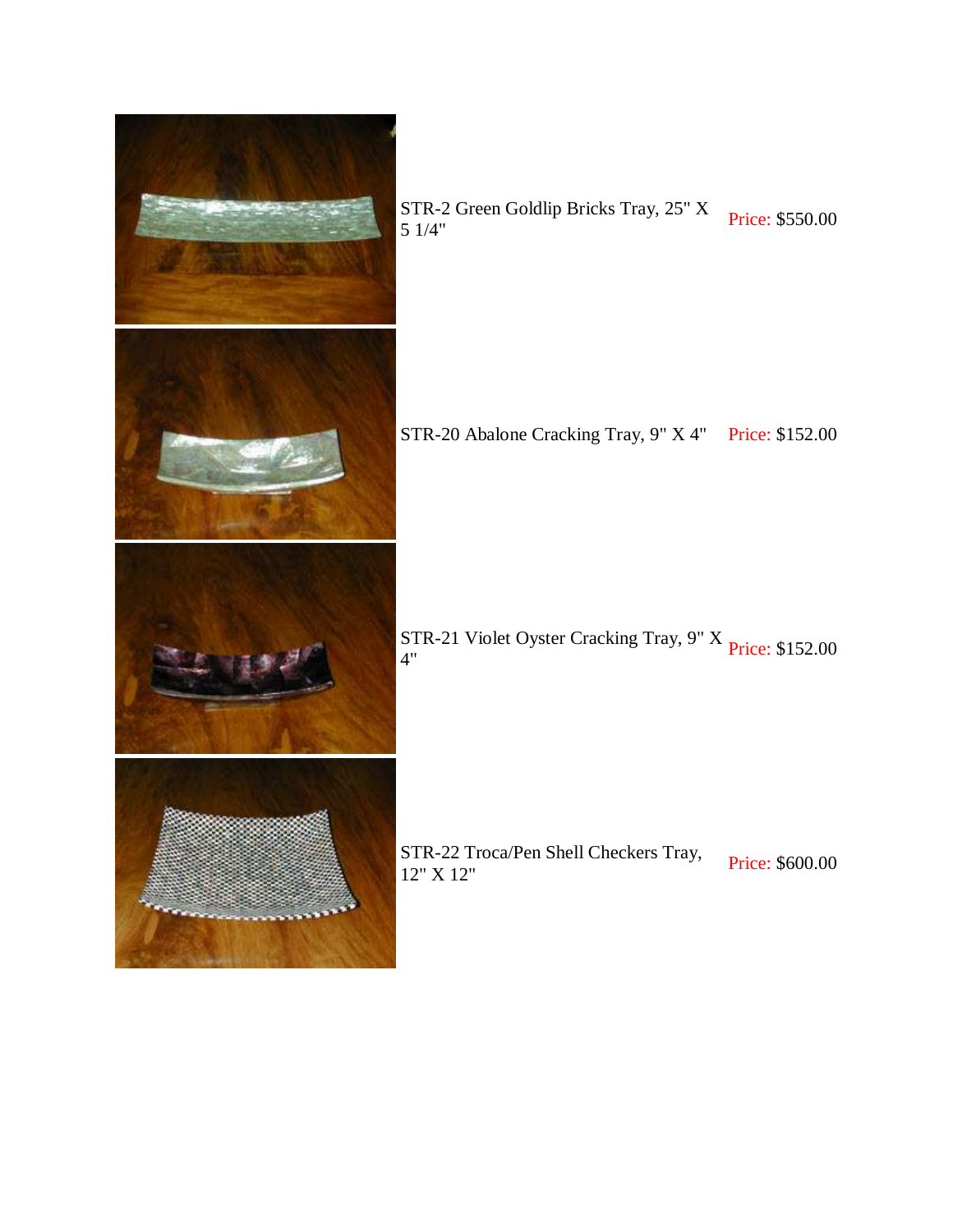

STR-24 Troca Blocking Tray, 9" X 9" Price: \$340.00

STR-25 Aqua Blue Sating Blocking Tray, Price: \$340.00<br>9" X 9"

STR-26 Blue Opal Blocking Tray, 6" X 6" Price: \$152.00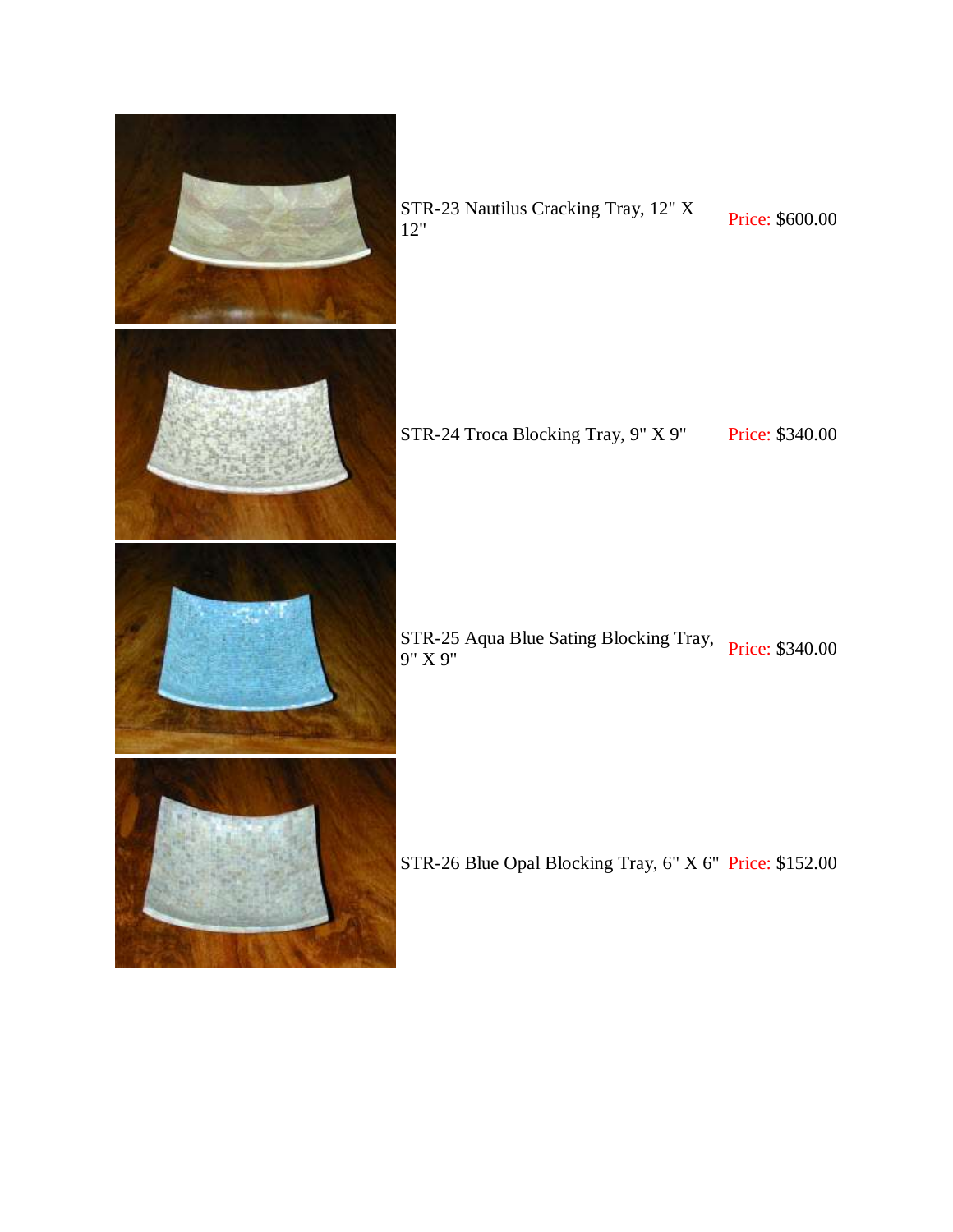

STR-27 White Satin Blocking Tray, 6" X<br>6" Price: \$152.00

STR-29 Aqua Blue Satin Tray, 25" X 5" Price: \$550.00

STR-3 White Goldlip Bricks Tray, 20" X<br>11 3/4"

STR-4 Brownlip Blocking Tray, 10" X 5" Price: \$210.00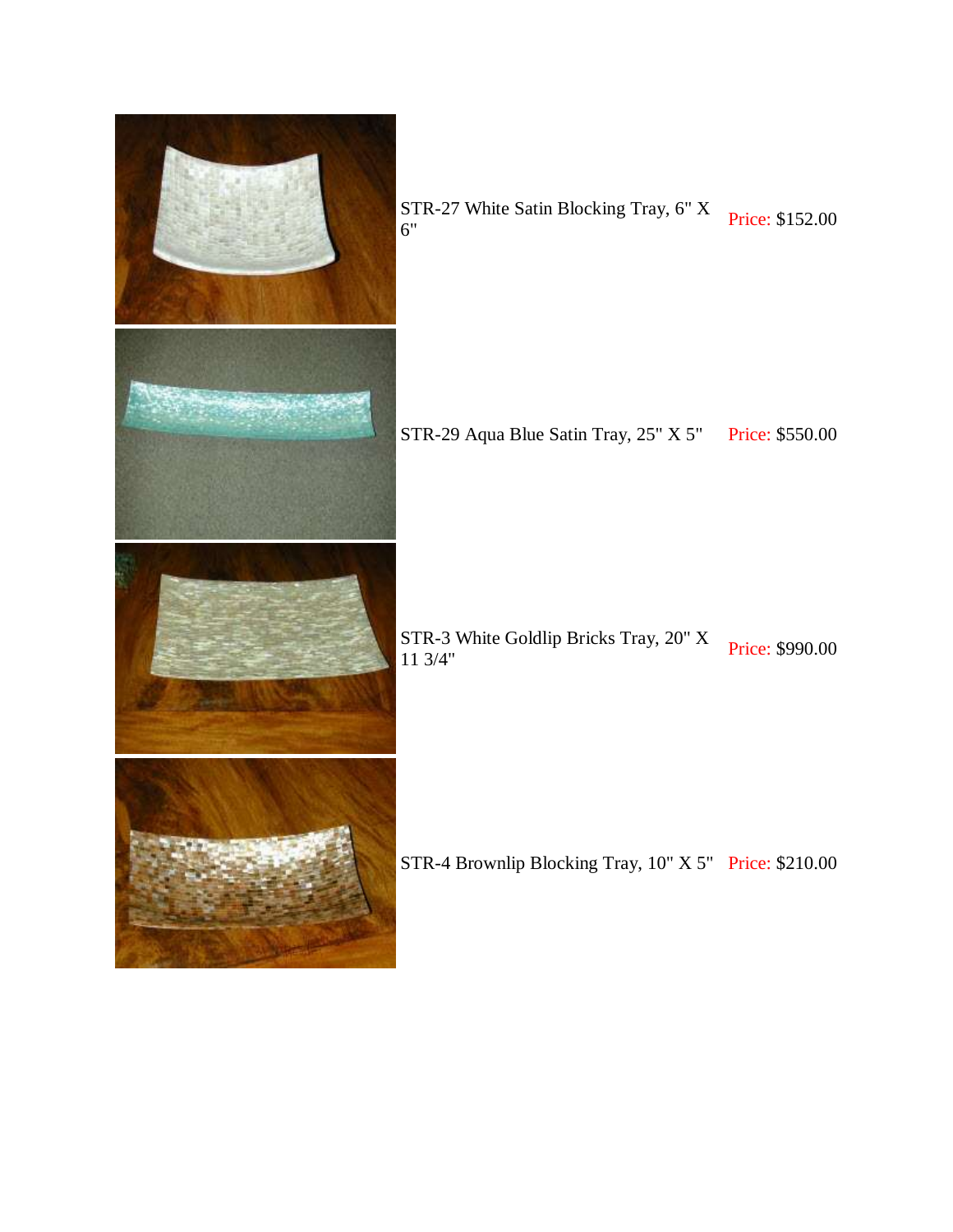

STR-41 Light Blue Satin Blocking Tray, Price: \$64.00<br>4" X 4"

STR-42 Brownlip Bricks Tray, 8" X 4" Price: \$134.00

STR-43 Penshell and Troca Bricks 15" x<br>5" Price: \$320.00

STR-44 Blacklip Blocking Tray, 8" X 4" Price: \$134.00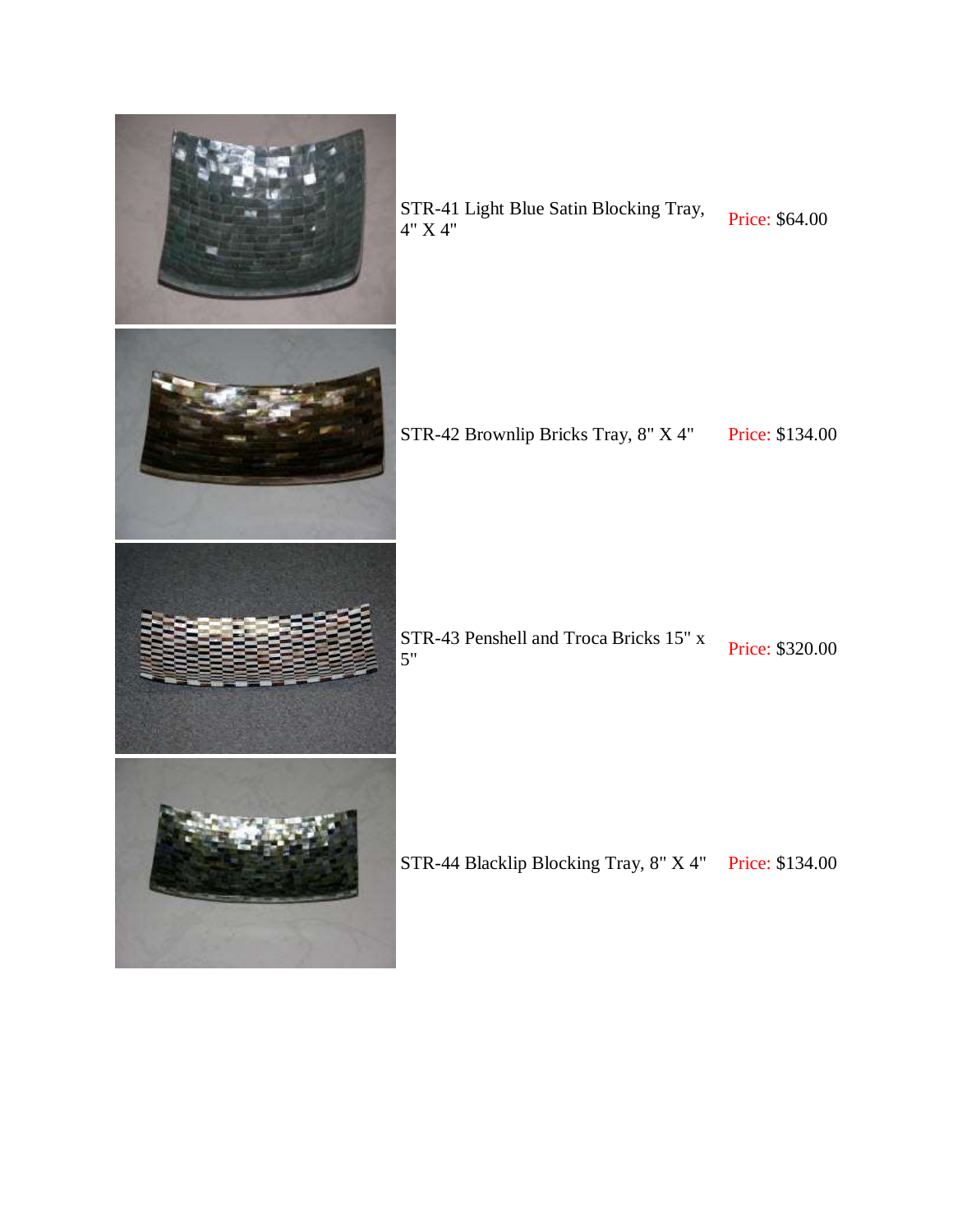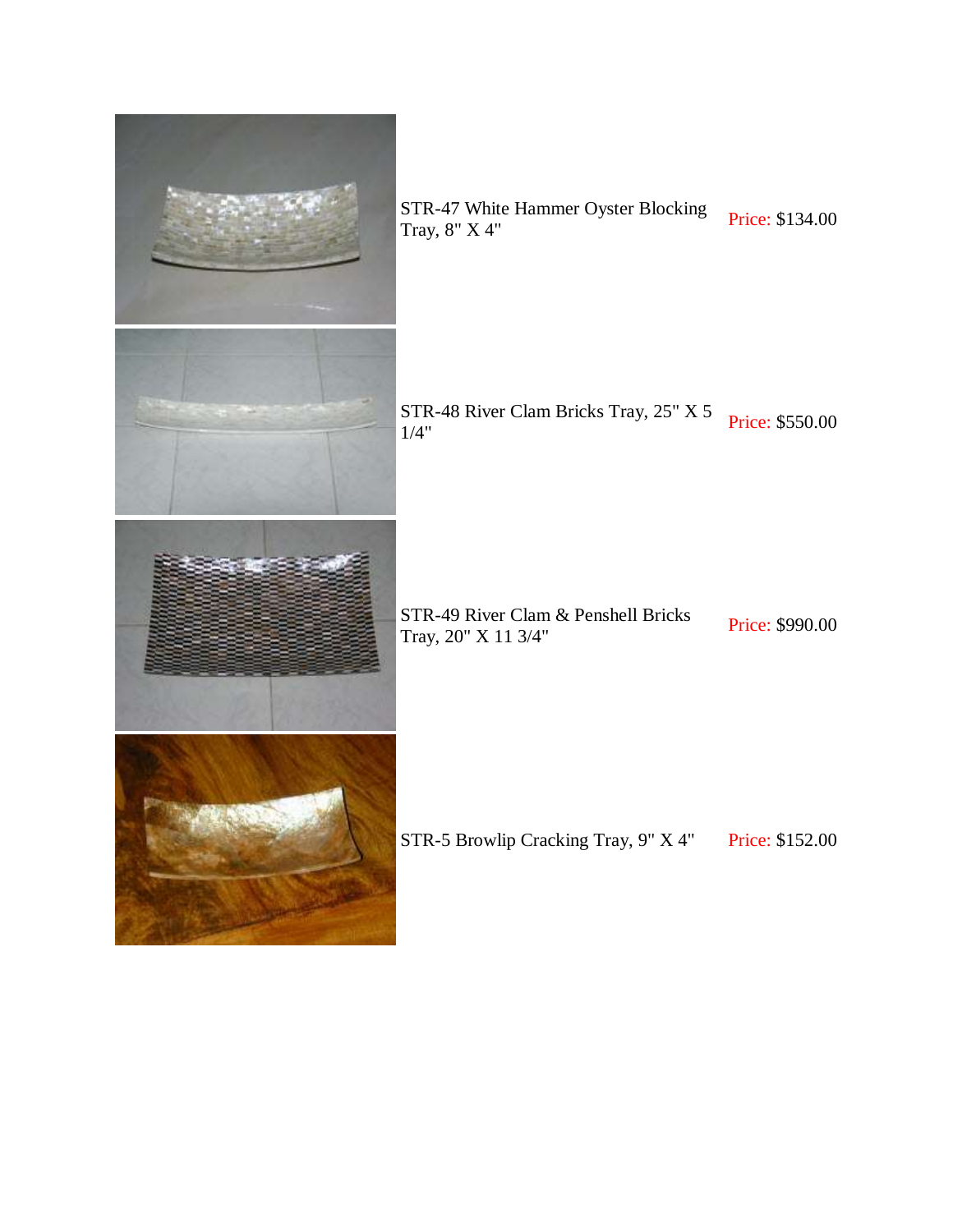

STR-50 Red Lips Blocking Tray, 15" X 5" Price: \$320.00

STR-51 River Clam Blocking Tray, 15" X<br>5"

STR-52 Brownlip Blocking Tray, 15" X 5" Price: \$320.00

STR-57 Brownlip Penshell and Troca<br>
Checkers, 9" X 9" Price: \$340.00

STR-6 Blue Goldlip Bricks Tray, 10" X 5" Price: \$190.00